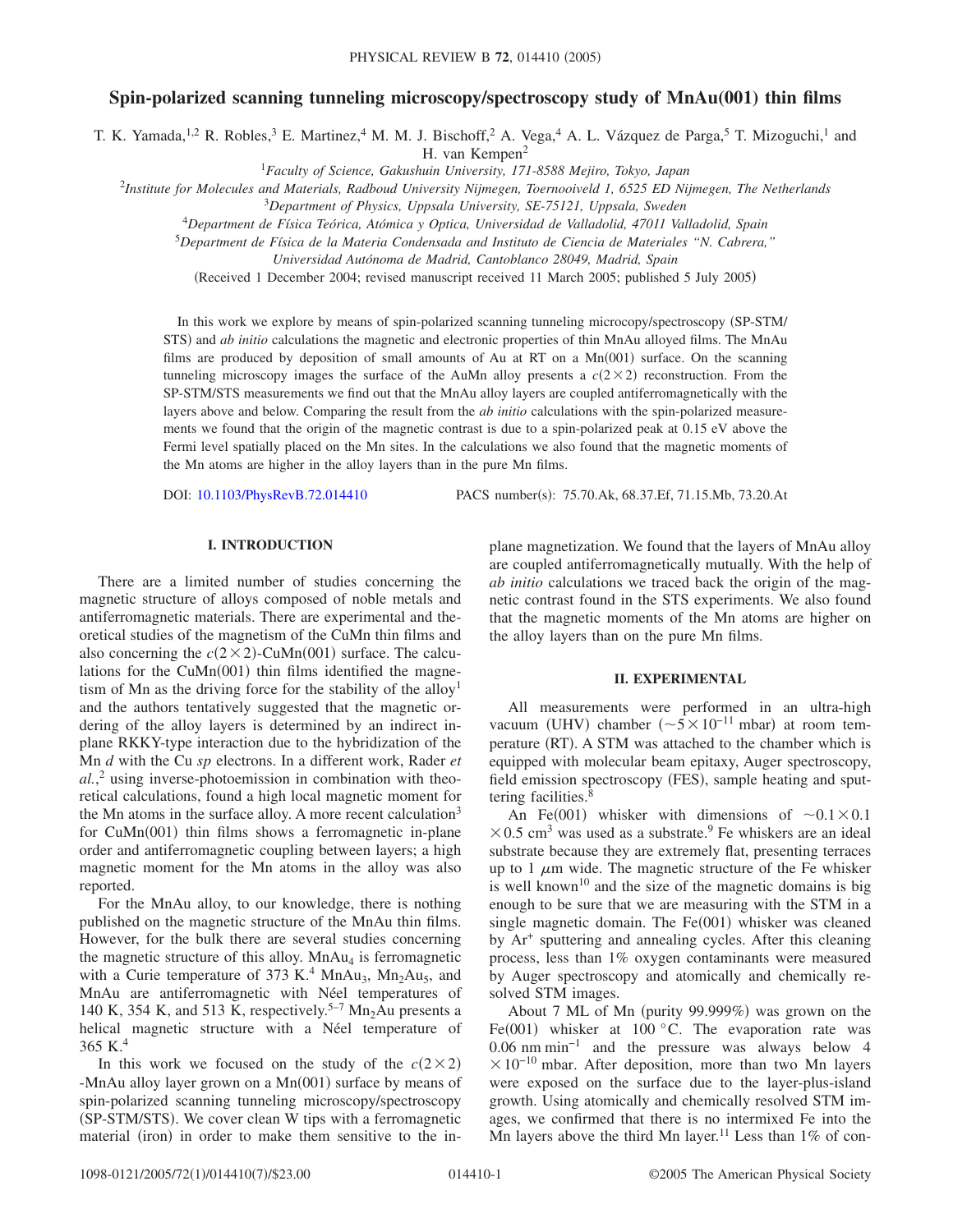taminants was observed on the Mn surface. Mn layers grown on Fe(001) have a structure of body-centered tetragonal (bct) with the same in-plane lattice constant as  $Fe(001)$  and an interlayer distance of  $0.165$  nm.<sup>11</sup>

In this study, we used clean W tips as nonmagnetic tips and Fe-coated W tips as magnetic tips. A clean W tip was prepared as follows: in air, a W polycrystalline wire (purity 99.99%) with a diameter of 0.5 mm was chemically etched with 5 M KOH aq. Once in UHV the tip was sputtered using Ar+ and heated by electron bombardment. After this treatment, a tip radius over 300 nm was measured by FES.<sup>12</sup> Fe-coated W tips were made by depositing 10 nm Fe on the clean W tips at RT. The Fe evaporation rate was 0.6 nm min−1 and the pressure remained below 2  $\times 10^{-10}$  mbar during deposition. We did not apply any external magnetic field to the tips.

The Au was evaporated on the  $Mn(001)$  at RT with a deposition rate of 0.15 nm min−1. During the deposition the pressure was always below  $3 \times 10^{-10}$  mbar.

For the spectroscopy measurements,  $I(V)$  curves were obtained at every pixel of a constant current topographic image by opening the STM feedback loop at a given current and voltage (set point).  $dI/dV$  curves were obtained by numerical differentiation of the  $I(V)$  curves.

#### **III. THEORETICAL METHODS**

We have performed *ab initio* all-electron calculations of the electronic structure of two systems: two Mn–Au 50% alloyed monolayers on top of a  $Mn(001)$  film and the pure Mn(001) film. We have not included in the calculation the Fe(001) substrate because the STM experiments are mainly sensitive to the surface properties and the Fe–Mn hybridization effect is negligible at the surface sites if the Mn film is thick enough. The Mn films are taken large enough to simulate the semi-infinite substrate while using the supercell technique in the reciprocal space. The interlayer distance of the alloy layers is the same as that of the pure Mn substrate, as experimentally observed. For both systems this interlayer distance is 0.165 nm, while the in-plane distance is given by the Fe $(001)$  substrate with a lattice parameter of 0.287 nm.

The calculations are performed using a scalar-relativistic version of the  $k$ -space TB-LMTO method<sup>13,14</sup> within the atomic-sphere approximation. This all-electron method is based on the density functional theory<sup>15</sup> and we have used the generalized gradient approximation for the exchange and correlation potential in the form of Perdew-Wang.<sup>16</sup>

In order to construct the supercell we consider enough layers of empty spheres to assure that there is no interaction between the surfaces of adjacent supercells<sup>17</sup> (5 monolayers of empty spheres were enough). The calculations are performed using an increasing number of *k* points in the irreducible Brillouin zone (integrations are done with the tetrahedron technique) until the total energy does not change within our convergence error  $(10^{-5}$  eV). A total number of 98 *k* points fulfills this requirement.

## **IV. RESULTS AND DISCUSSION**

The Au–Mn alloy was produced by evaporation of small amounts of Au on the surface of 7 ML of Mn grown on the



FIG. 1. (a) The  $100 \times 100$  nm<sup>2</sup> STM topography of 9.5 ML of Mn grown on an Fe(001) whisker. The numbers denote the local Mn thickness. (b) The  $dI/dV$  map at  $+0.2$  V showing the magnetic contrast between different Mn layers.

surface of an  $Fe(001)$  whisker. We will first discuss the electronic and magnetic characteristics of the  $Mn(001)$  films. Scanning electron microscopy with polarization analysis results suggested that for films thicker than three layers the ferromagnetic Mn(001) sheets couple antiferromagnetically among each other.18 In a recent publication Yamada *et al.*<sup>19</sup> showed that above the third layer each ferromagnetic Mn layer, whose magnetization direction is in-plane, couples antiferromagnetically with the Mn layer above and below. The antiferromagnetic coupling between layers produces the existence of different magnetic domains on the surface every time the thickness of the Mn film changes, i.e., every time a surface step is crossed. The body-centered-tetragonal (bct)  $\text{Mn}(001)$  surface has two  $d_{z^2}$  surface states that are responsible for the magnetic contrast observed in the SP-STM.<sup>19</sup> Therefore we used this well-known and well-characterized surface to check the sensitivity of our Fe-coated W tips to the in-plane surface magnetization.

Figure 1(a) shows an example of the surface topography after the deposition of 9.5 ML of Mn. In the image it is possible to identify five different Mn layers, from 8 to 12, a clear indication of a quasi-layer-by-layer growth mode.<sup>11</sup> In STM the tunneling probability depends on the local density of states (LDOS) of tip and sample in an energy window determined by the bias voltage applied between them. If the STM tip used in the experiment is covered with ferromagnetic material, then the tunneling probability also depends on the relative orientation between the magnetizations of sample and tip.<sup>20</sup>

Taking  $I(V)$  curves in every pixel of the topographic image it is possible to construct an image of the value of the differential tunneling conductance  $(dI/dV)$  at certain bias voltage. Figure 1(b) shows the  $dI/dV$  map at +0.2 V constructed in this way. From previous studies<sup> $[9,11$ </sup> we know that the LDOS of the Mn layers does not change from layer to layer for films thicker than 4 ML. Depending on the Mn local thickness the magnetization of the sample is parallel (antiparallel) to the one of the tip, and therefore the tunneling probability is higher (lower), giving the contrast observed in Fig. 1(b). Using these Mn layers we can check the sensitivity of our Fe covered tips to the in-plane sample magnetization.

Figure 2 shows STM images obtained on the surface of the sample after the deposition at RT of 0.4 ML (a) and 0.9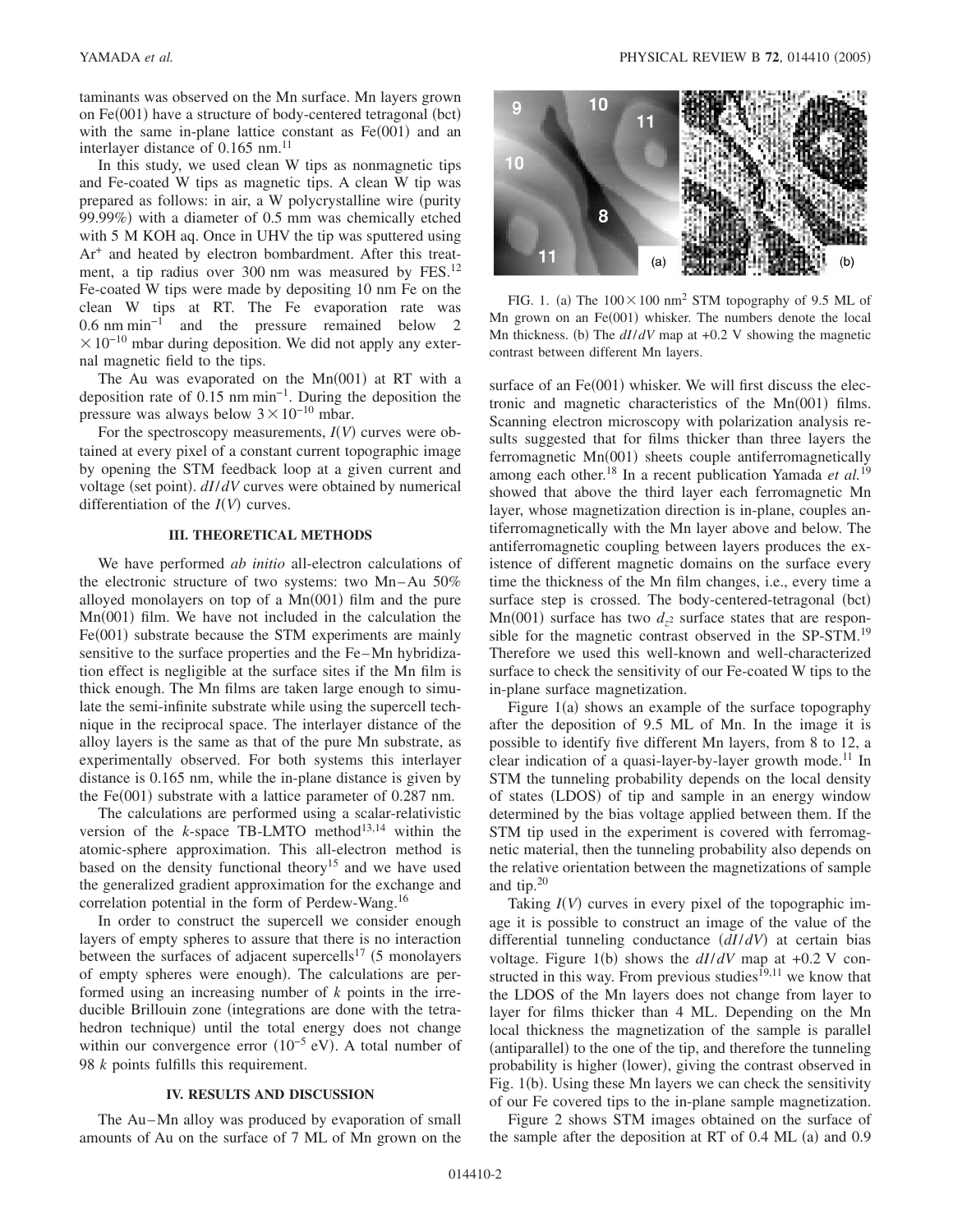

FIG. 2. (a) The  $100 \times 100$  nm<sup>2</sup> STM topographic image obtained on a Mn surface covered by 0.4 ML of Au. The white broken lines mark the position of the original Mn steps. (b) The 100  $\times$  100 nm<sup>2</sup> STM topographic image obtained on a Mn surface covered by 0.9 ML of Au. (c)  $6.6 \times 6.6$  nm<sup>2</sup> atomic resolved image obtained on a 2.2 ML Au film deposited at RT showing the  $c(2\times 2)$  surface reconstruction and several defects.

ML (b) of Au on a 7 ML Mn(001) film. A close inspection of the surface [Fig. 2(c)] reveals a  $c(2 \times 2)$  structure that covers all the sample surface. This surface reconstruction appears after the deposition of 0.5 ML of Au on the surface and exists on the surface upon deposition of up to 3 ML of Au. Figure 2(a) is taken after deposition of 0.4 ML of Au. The big islands present on the image (marked with white broken lines) correspond to Mn islands already present before the deposition of the Au. The areas marked with "0" correspond with the level of the original Mn surface. Figure 2(b) is taken after the deposition of 0.9 ML of Au. The growth is almost layer by layer; the second layer (marked as 2 in the image) is starting to develop before the first layer (marked as 1 in the image) is completed. For thicker Au films the  $c(2\times 2)$  reconstruction disappears and it is replaced by a  $p(1 \times 1)$  due to the growth of pure Au layers.

Several studies concerning the bulk magnetic structure of different AuMn alloys $4-7$  prove the existence of bulk alloys of Au and Mn. On the other hand, experimental studies on  $Mn/Au(001),<sup>21</sup> Mn/Ag(001),<sup>22</sup> and Mn/Cu(001) (Refs. 23)$ and 24) show that in all cases the Mn forms a  $c(2 \times 2)$  surface alloy with the noble metals. In the case of one monolayer thick epitaxial  $c(2 \times 2)$  MnCu surface alloy film on  $Cu(100)$ , the Mn atoms show an unusual buckling relaxation<sup>1</sup> that is the origin of the structure that we observe in the STM measurements. The details of the geometric structure of the films are described elsewhere.<sup>25</sup>

As mentioned before, in SP-STM experiments the information concerning the relative orientation of the sample magnetic domains appears as small changes in the intensity of the differential tunneling conductance  $(dI/dV)$  measured in the different magnetic domains. Therefore, in order to be able to use this technique to study the magnetic properties of the MnAu alloy films, it is important to carefully characterize the *dI*/*dV* curves measured with a clean W tip. In fact, we have to be sure that the LDOS of the sample does not change from layer to layer in the alloy or from one area to the other on the surface. For this reason we first performed spectroscopic measurements using a clean W tip.

Figure 3(a) shows a representative STM topography of the surface after deposition of  $0.6$  ML of Au on the Mn $(001)$ surface at RT. As mentioned before the surface presents a  $c(2 \times 2)$  reconstruction in all the levels exposed. Figure 3(b) shows the  $dI/dV$  curves (solid lines) measured on the substrate (black line) and the first layer (gray line) of the image shown in panel (a) with a clean W tip. It is clear that the curves measured in every layer exposed on the surface present the same shape and amplitude in the voltage range explored in our experiments.

The energy position of the features in the sample LDOS is difficult to estimate from the *dI*/*dV* curves, due to the voltage-dependent exponential background. In addition the features appear as shoulders in the *dI*/*dV* curves, making it more difficult to determine their exact energy position. In order to circumvent these problems we normalized the *dI*/*dV* curves to reduce the influence of the exponential background.

For metallic samples it has been proposed that the best way to recover the sample density of states from the *dI*/*dV* curves is normalizing them by their fit to a tunneling probability function  $("T")$  (Ref. 26) that is given by the following expression: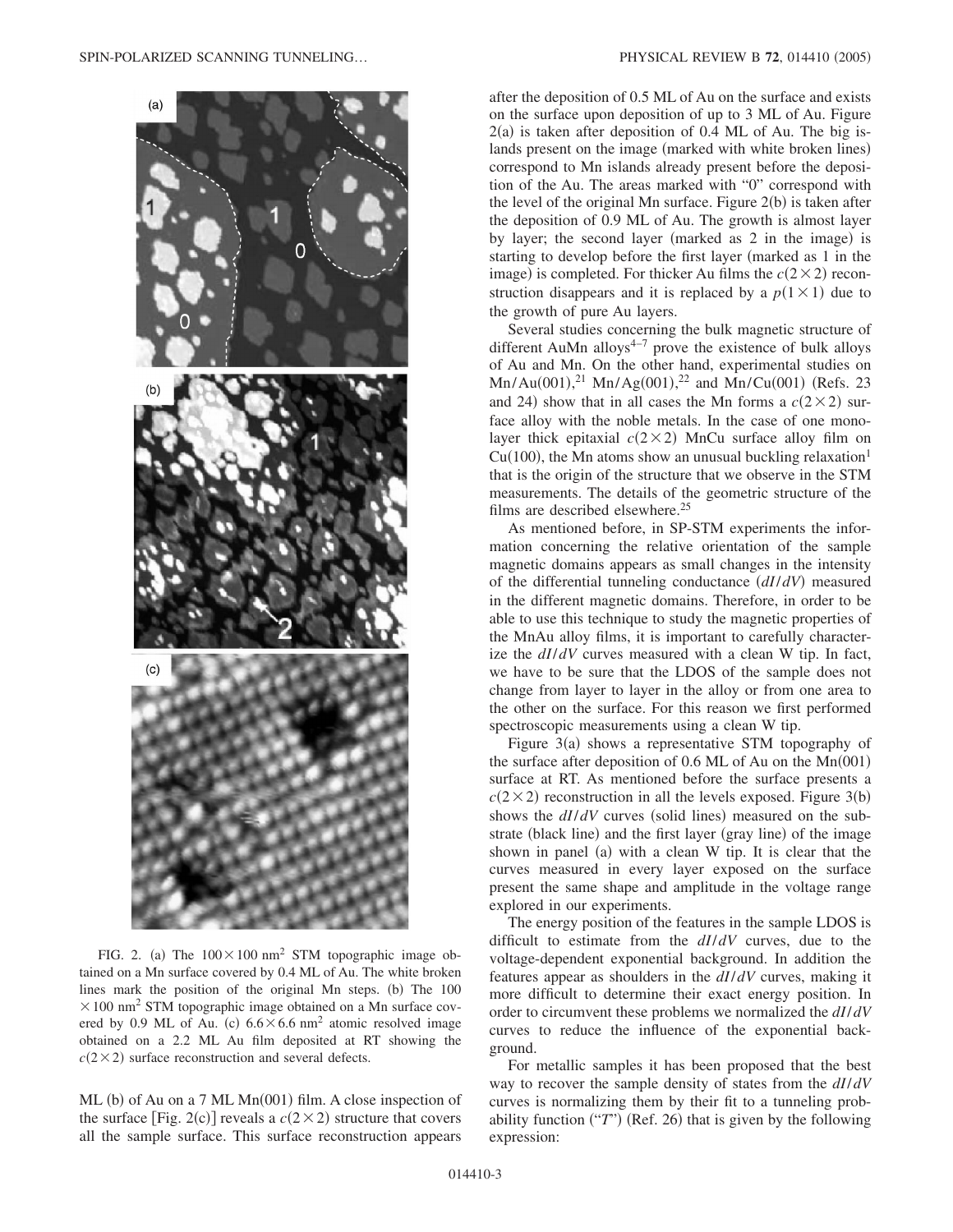

FIG. 3. (a) The  $40 \times 40$  nm<sup>2</sup> STM image taken after the deposition of 0.6 ML of Au on the Mn(001) surface at RT. "0" denotes the substrate and "1" denotes the islands. (b) The  $dI/dV$  curves measured simultaneously with the image shown in panel (a) (solid lines). The exponential background fit for both curves is shown with dashed lines. The black curves correspond to the data measured on the substrate (0) and the gray curves correspond to the ones measured on the islands  $(1)$ .  $(c)$  The normalized tunneling conductance using the exponential fitting shown in panel (b). Three clear contributions to the tunneling conductance can be distinguished in the spectra.

$$
T = a_t \exp\left[-2S\left[\frac{2m}{\hbar^2}\left(\bar{\phi} - \frac{V}{2}\right)\right]^2\right] + a_s \exp\left[-2S\left[\frac{2m}{\hbar^2}\left(\bar{\phi} + \frac{V}{2}\right)\right]^2\right].
$$
 (1)

The first (second) term of  $T$  describes the tunneling from the tip (sample) Fermi level to the unoccupied sample (tip) states.  $a_t$  and  $a_s$  are proportionality coefficients related to the tip-surface effective contact area and are proportional to the tip and sample DOS at the Fermi level, respectively.  $\bar{\phi}$  is the average of tip and sample work function, *S* is the tip sample distance, and *m* is the electron mass. To use this normalization procedure it is necessary to fit the exponential background accurately. Therefore it is necessary to have the *IV*-

curves measured over a wide voltage range as shown in Fig. 3 where the  $I(V)$  curves have been measured between  $-2$  V up to  $+3$  V.

In Fig. 3(b) we plot the exponential background fit (dashed lines) for the  $dI/dV$  curves (solid lines). The  $dI/dV$ curves deviate from the exponential background. This is a clear indication of the contribution to the differential tunneling conductance from well-defined features of sample LDOS. Using the exponential background fit ("T"), we normalize the *dI*/*dV* curves to get a precise determination of the energy position of the different features present in the *dI*/*dV* curves. As shown in Fig.  $3(c)$  the normalized conductance curves obtained in the substrate and first layer are also identical and present three clear features: a peak at −0.6±0.1 V, a small feature marked with a black arrow at  $+0.1 \pm 0.1$  V, and a broad peak at  $+0.9\pm0.1$  V. All these peaks are present in all the curves measured with different clean W tips. The amplitude of all these features is identical in all the layers exposed when they are measured with a clean W tip. These curves are very different from the ones measured in the  $\text{Mn}(001)$  surface,<sup>19</sup> therefore we conclude that these curves are representative of the sample DOS for the AuMn surface alloy.

In the *dI*/*dV* curves obtained with the Fe covered tips we found the same spectral features as in the curves measured with the clean W tips. A careful analysis reveals that in the *dI*/*dV* curves measured with the Fe covered tip the intensity of the small peak at  $+0.1$  V [marked with an arrow in Fig. 3(c)] changes when the tip goes from one terrace to the other. In the following we will only plot the *dI*/*dV* curves in an energy range of  $\pm 0.4$  V around the Fermi level to make these changes in intensity more visible.

Figure 4(a) shows a STM image after a deposition on 0.7 ML of Au on the  $Mn(001)$  surface. The broken white line marks the approximate position of the original Mn step. Therefore the upper right corner (labelled "odd") and the rest of the image (labelled "even") correspond to different terraces of the Mn film [see Fig. 1(a)]. Figure  $4(b)$  shows an image constructed with the value of the differential conductance  $(dI/dV)$  at +0.1 V for the individual  $I(V)$  curves measured in every pixel of the image shown in panel (a). The magnetic contrast between the terraces and the islands is inverted after crossing the Mn step. For the terrace labelled *odd* the islands are dark and the terrace is bright. On the contrary in the terrace labelled *even* the islands are bright and the terrace is dark. In panels (c) and (d) we show the  $dI/dV$ curves measured in the *even* and *odd* areas of the image for the substrate (solid line) and islands (dashed line). This result indicates that the magnetic structure of the MnAu alloy is coupled with the magnetic structure of the  $Mn(001)$  film underneath.

Figure 5(a) shows a STM image of the surface of 1.1 ML of Au deposited on Mn(001) surface. In this image there are four different levels exposed due to the quasi-layer-by-layer growth mode. In this surface there are present three different thicknesses of the MnAu alloy marked in the image as "1," " $2$ ," and " $3$ ." In Fig.  $5(b)$  we present a narrow energy range of the *dI*/*dV* curves taken in three different areas mentioned above. The curves are identical in the energy range measured and the only difference appears around +0.1 V. The intensity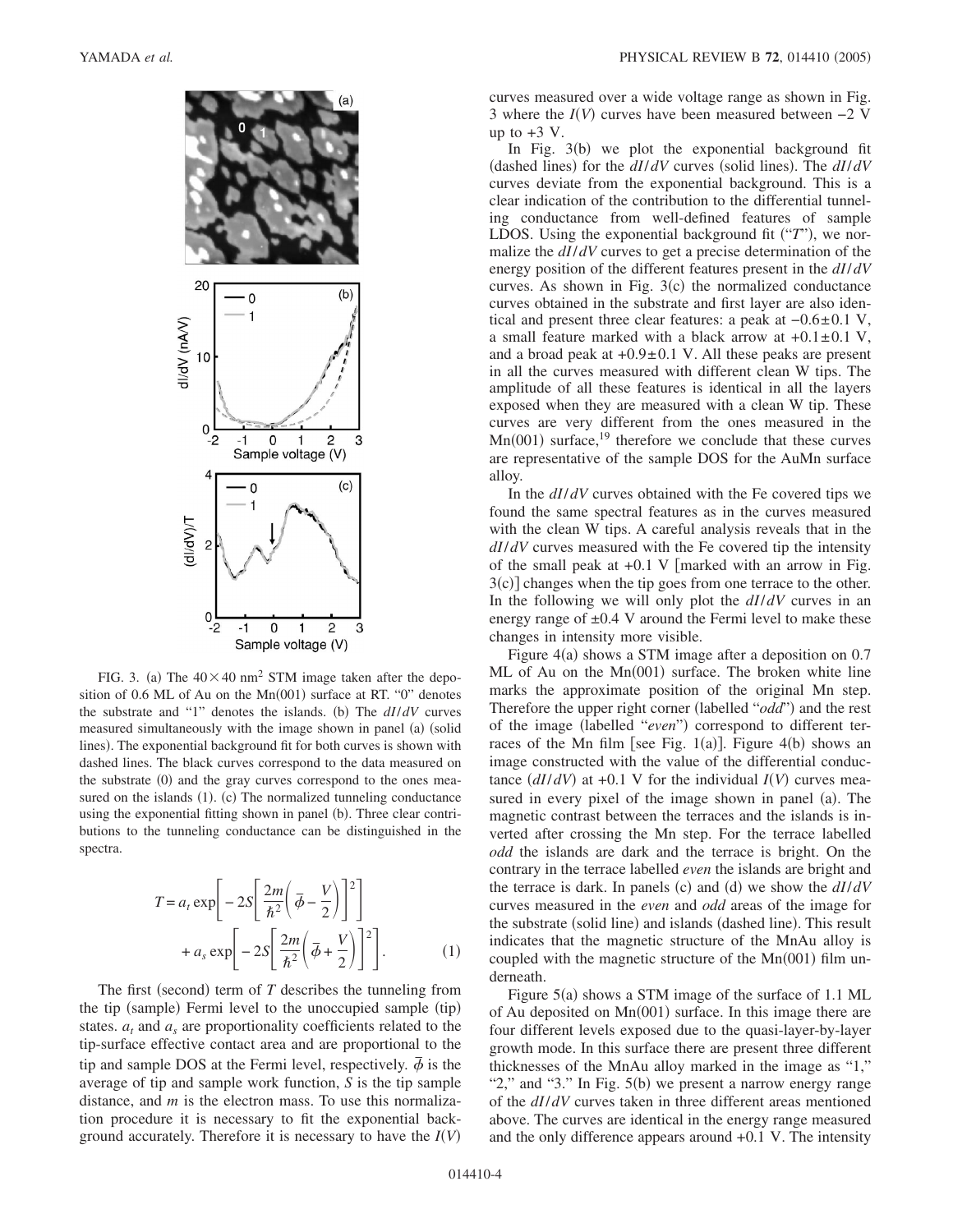

FIG. 4. (Color online) (a) The  $50 \times 37$  nm<sup>2</sup> STM image taken after deposition of 0.7 ML of Au on the Mn(001) surface. Three different levels are seen in the image. The white broken line marks the approximate position of the original Mn step. The odd and even areas correspond to different terraces of the Mn film. On the image the substrate is marked with "0" and the islands with "1." (b) The image constructed with the value of the *dI*/*dV* at +0.1 V measured in every pixel of the image shown in (a). (c) The averaged  $dI/dV$ curves measured on the substrate marked as "0" on panel (a) (continuous line) and on the islands marked as "1" on panel (a) (broken line) of the area marked as even on panel (a) (lower left corner). (d) The averaged *dI*/*dV* curves measured on the substrate marked as "O" on panel (a) (continuous line) and on the islands marked as "1" on panel (a) (broken line) of the area marked as odd on panel (a) (upper right corner).

of the differential tunneling conductance oscillates with the thickness. It is high for areas "1" and "3" (solid and dotted curves, respectively) and low for area "2" (dashed curve). This result indicates a nonferromagnetic coupling between layers in the MnAu ordered alloy.

In order to fully understand these results we have performed *ab initio* all-electron calculations of the electronic structure of two systems: two Mn–Au 50% alloyed monolayers on top of a  $Mn(001)$  film and the pure  $Mn(001)$  film. For both the pure  $Mn(001)$  film and the two Mn–Au 50% alloyed monolayers on top of the  $Mn(001)$  film we obtain the



FIG. 6. The spin-resolved DOS for the Mn and Au atoms on the Mn—Au alloyed layers for the surface layer (S) and the subsurface layer  $(S-1)$ .

layered antiferromagnetic structure (LAF) as experimentally observed. Although the presence of Au does not modify the magnetic coupling in the system, quantitative differences in the magnetic moments of the surface Mn atoms exist as a consequence of the change of the local chemical environment.

In Fig. 6 we plot the calculated spin resolved DOS for the Mn and Au sites of the first two layers of the MnAu alloy on top of 7 ML of Mn. The change of sign of the spin polarization at the different (001) planes is characteristic of the LAF configuration. Au is a noble metal, thus the Mn–Au hybridization is small and for this reason the spin polarization of the Au atoms is negligible. The spin polarization of the Mn atoms is clear and also the oscillation in the sign from layer to layer. This oscillation in the spin polarization on the Mn sites is the origin of the contrast found in the *dI*/*dV* curves measured with the Fe covered tips.

To get a better understanding of the role played by the Mn and the Au atoms on the magnetic structure of the thin MnAu alloy film, we calculated the number of electrons per atomic site for the  $s$ ,  $p$ , and  $d$  bands in the pure  $Mn(001)$  films and in the 2 ML thick MnAu alloy. The result is shown in Table I for the Mn and Au atoms. For the theoretical calculation of



FIG. 5. (a) The  $80 \times 80$  nm<sup>2</sup> STM image taken after deposition of 1.1 ML of Au on the Mn(001) surface. Four different levels are seen in the image. (b) The  $dI/dV$  curves measured with Fe covered W tips on terraces marked 1 (solid curve), 2 (dashed curve), and 3 (dotted curve).



FIG. 7. (a) The local magnetic moments of the Mn atoms for the first four layers of a pure Mn(001) film. (b) The local magnetic moments for the Mn (empty circles) and Au atoms (gray circles) for the  $2$  ML of MnAu alloy on a Mn $(001)$  film.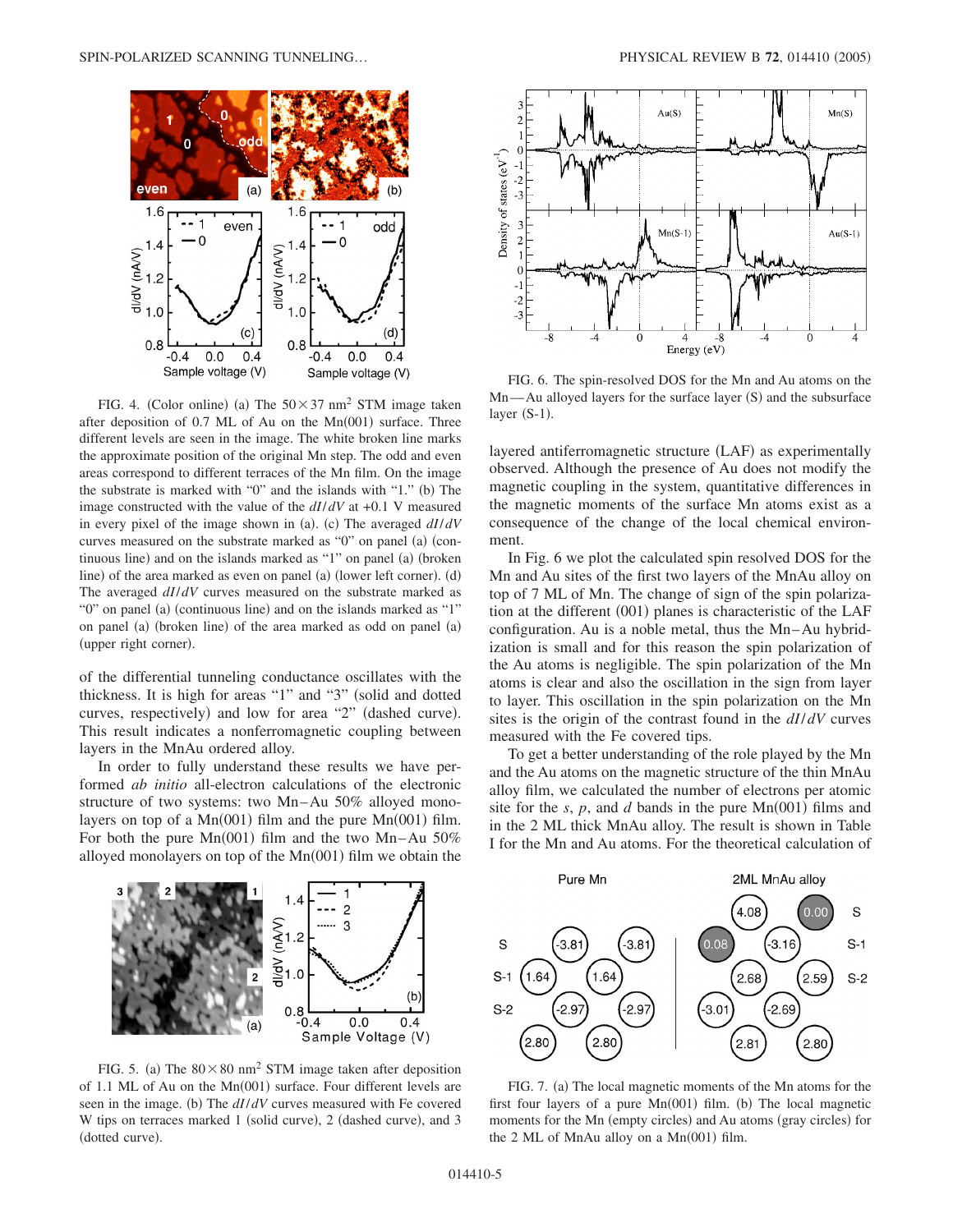|           | Mn(001) |                  |                  |         |           | MnAu $c(2 \times 2)$ |                  |                |         |
|-----------|---------|------------------|------------------|---------|-----------|----------------------|------------------|----------------|---------|
|           | S       | $\boldsymbol{p}$ | $\boldsymbol{d}$ | $\mu$   |           | S                    | $\boldsymbol{p}$ | $\overline{d}$ | $\mu$   |
| Mn(S)     | 0.62    | 0.49             | 5.46             | $-3.81$ | Mn(S)     | 0.58                 | 0.51             | 5.45           | 4.08    |
|           |         |                  |                  |         | Au(S)     | 0.87                 | 0.50             | 9.12           | 0.00    |
| $Mn(S-1)$ | 0.67    | 0.84             | 5.68             | 1.64    | $Mn(S-1)$ | 0.67                 | 0.85             | 5.67           | $-3.17$ |
|           |         |                  |                  |         | $Au(S-1)$ | 0.92                 | 0.90             | 9.04           | 0.08    |
| $Mn(S-2)$ | 0.67    | 0.81             | 5.49             | $-2.97$ | $Mn(S-2)$ | 0.65                 | 0.82             | 5.58           | 2.68    |
|           |         |                  |                  |         | $Mn(S-2)$ | 0.65                 | 0.81             | 5.58           | 2.59    |

TABLE I. This table shows the electron population in the  $s$ ,  $p$ , and  $d$  bands for the pure Mn $(001)$  layers and for the 2 ML thick MnAu alloy as well as the value of the magnetic moment in Bohr magnetons.

the alloy layers, it was assumed that the S-2 layer is the first one composed only of Mn. In this layer there are two inequivalent Mn atoms. For one of them all the second nearest neighbors are Mn and for the other some are Au. Comparing the occupancy of the *d* bands for the Mn atoms in the pure Mn(001) layers and in the 2 ML thin MnAu alloy we found that this is almost identical for every layer. This is a clear indication of the low hybridization between the Mn and the Au atoms.

In Fig. 7 we plot the magnetic moment distribution obtained in both systems. Mn atoms at the Mn–Au surface alloy have larger magnetic moments than the surface atoms of the pure Mn(001) film. Moreover, the local magnetic moments of the Mn atoms of the first three layers are different in both systems. Due to the small Mn–Au hybridization, the Mn atoms close to the Au atoms in the Mn–Au alloy behave as if they were less coordinated than the Mn atoms of the pure Mn(001) system. This situation is more extreme for the surface Mn atoms in the MnAu alloy where they are closer to the magnetic saturation limit. As mentioned earlier, the spin polarization of the Au atoms is negligible as expected. The



FIG. 8. (a) The majority bands in the Mn site at the surface of the alloy. (b) The isocharge density distribution in an energy window of 0.25 eV above the Fermi level layers. The dashed line indicates the boundary between vacuum and the bulk.

magnetic moments found in our calculation for the Mn and Au atoms in the MnAu alloy are similar to the values found for MnCu alloy.2 It has been claimed that the large magnetic moment of the Mn atoms is the basic source for the formation and stability of the surface alloys.<sup>1</sup>

In Fig. 8 we plot the projection of the majority bands (a) in the Mn site at the surface layer of the alloyed system. The thickness of the bands is proportional to the percentage of the atom in this band. So, if the band is very thick, it means that it is due mainly to this atom. A broad band can be observed at 0.15 eV above the Fermi level close to the *X* point of the Brilluoin zone. Thus we can identify the peak at 0.1 eV in our *dI*/*dV* curves as coming from the Mn atoms at the surface. In panel (b) of Fig. 8 we plot the isocharge density distribution in an energy range of 0.25 eV above the Fermi level. This is the energy range where differences in the intensity have been found in the *dI*/*dV* curves measured in this system. In this plot only the atoms of the surface (S) and the second layer below the surface (S-2) are visible. Due to the geometric structure in this plot the atoms of the subsurface layer (S-1) do not lay in the same plane. As mentioned before, for the alloy layers the S-2 layer is the first layer composed only by Mn.

In conclusion, we have studied the magnetic and electronic structure of the MnAu alloy grown on a Mn(001) surface by means of spin-polarized scanning tunneling experiments and *ab inito* all-electron calculations. The MnAu films are produced by deposition of small amounts of Au at RT on a Mn(001) surface. On the scanning tunneling microscopy images, the surface of the MnAu alloy presents a  $c(2\times2)$ reconstruction. By means of SP-STS measurements we found an in-plane magnetization with a ferromagnetic coupling between the Mn atoms in the same layer and a layered antiferromagnetic structure. The calculated density of states close to the Fermi level is dominated by a spin-dependent peak at +0.15 eV that is located mainly at the Mn atomic sites. This peak is the origin of the contrast in the SP-STS images. The hybridization between Mn and Au atoms is negligible and a very high magnetic moment of the Mn atoms on the MnAu alloy is found, especially at the surface.

### **ACKNOWLEDGMENTS**

ALVP acknowledges the financial support by the Spanish Ministry of Education (MEC) through Project No. FIS2004